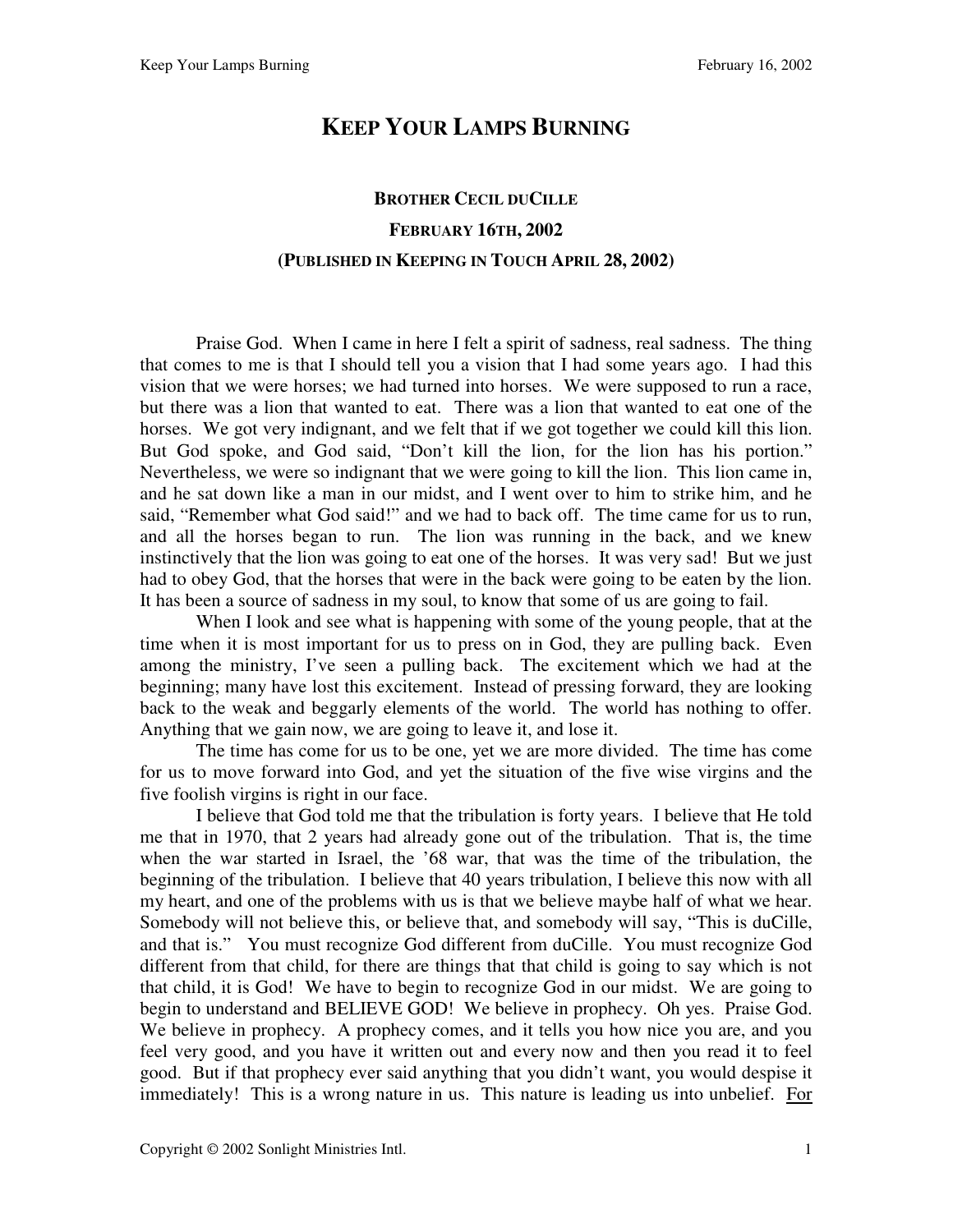unbelief is not believing part, it is believing part of the whole. If I said, "God said so and so, and so and so, and so and so." If you believe two out of three, you don't believe. For if you believe it's God that says the first two, then you have to believe it's God that says the third one!

 We are going to have to begin to recognize the voice of God as different from other voices that are all around us. Even the stones will cry out! Turn with me to John, I think it's 10 I want. We start at verse 7, *Then said Jesus unto them again, Verily, verily, I say unto you, I am the door of the sheep.* I am the door of the sheep. Not just any door, but the door of the sheep. That is, if you are sheep, you must come through that door. When you are talking about sheep, you are talking about the specific nature that God has endowed the brethren with, the nature of the sheep. He said, you MUST come through this door. You cannot go through any other door. Many of us are seeking other doors. But He said, "This is the door! The door of the sheep!" *Verse 8, All that ever came before me are thieves and robbers: but the sheep did not hear them.* I am the door of the sheep. The thieves and robbers, the sheep will not hear. You know, we have had many brethren who felt one thing or another about us fellowshipping together, and they have gone, left us, and gone to fellowship with other people. It is sad, but I meet them on the street, and they say, "Well, I am going to such and such a place. I am fellowshipping now at the Baptist Church or so and so." I say, "Well, praise God. Are you happy there? Are you blessed?" They say, "Yes." I say, "Well, that's where you belong." If someone can leave us and go somewhere else, and find peace and joy and blessing there, that's where they belong! Encourage them to stay there! Amen! Because there is something about the sheepfold that there is a voice inside of the sheepfold that is not anywhere else, and it sounds peculiar. But you go into the shopping center and you hear someone talking, and the person's talk blesses you, that's the sheepfold. That's the Lord speaking, amen. In some unlikely places, you will hear the voice of God! Oh yes! But when you hear the voice, you must know exactly, you hear the voice of God, "That's the Lord!" Amen. You know, the brethren, after Jesus left them, felt really down and they decided to go fishing. When they were there fishing, there was a man sitting down on the seashore, and he was roasting fish. He said to them, "Come and dine," and they went and they ate with Him and He spoke to them, and Peter said to one of the other men, "It was He." (John 21:5-14) You know what that means? He had changed. He had changed His face. He had changed His look. They were no longer discerning Jesus Christ by their eyes or by their ears! Amen. But the voice of the Master is planted in my heart, and wherever I hear this voice, that's where I am going to go. Let's read a little more.

 John 10:9, *I am the door: by me if any man enter in, he shall be saved, and shall go in and out, and find pasture. 10 The thief cometh not, but for to steal, and to kill, and to destroy: I am come that they might have life, and that they might have it more abundantly. 11 I am the good shepherd: the good shepherd giveth his life for the sheep. 12 But he that is a hireling, and not the shepherd, whose own the sheep are not, seeth the wolf coming, and leaveth the sheep, and fleeth; and the wolf catcheth them, and scattereth the sheep. 13 The hireling fleeth, because he is a hireling, and careth not for the sheep. 14 I am the good shepherd, and know my sheep, and am known of mine.*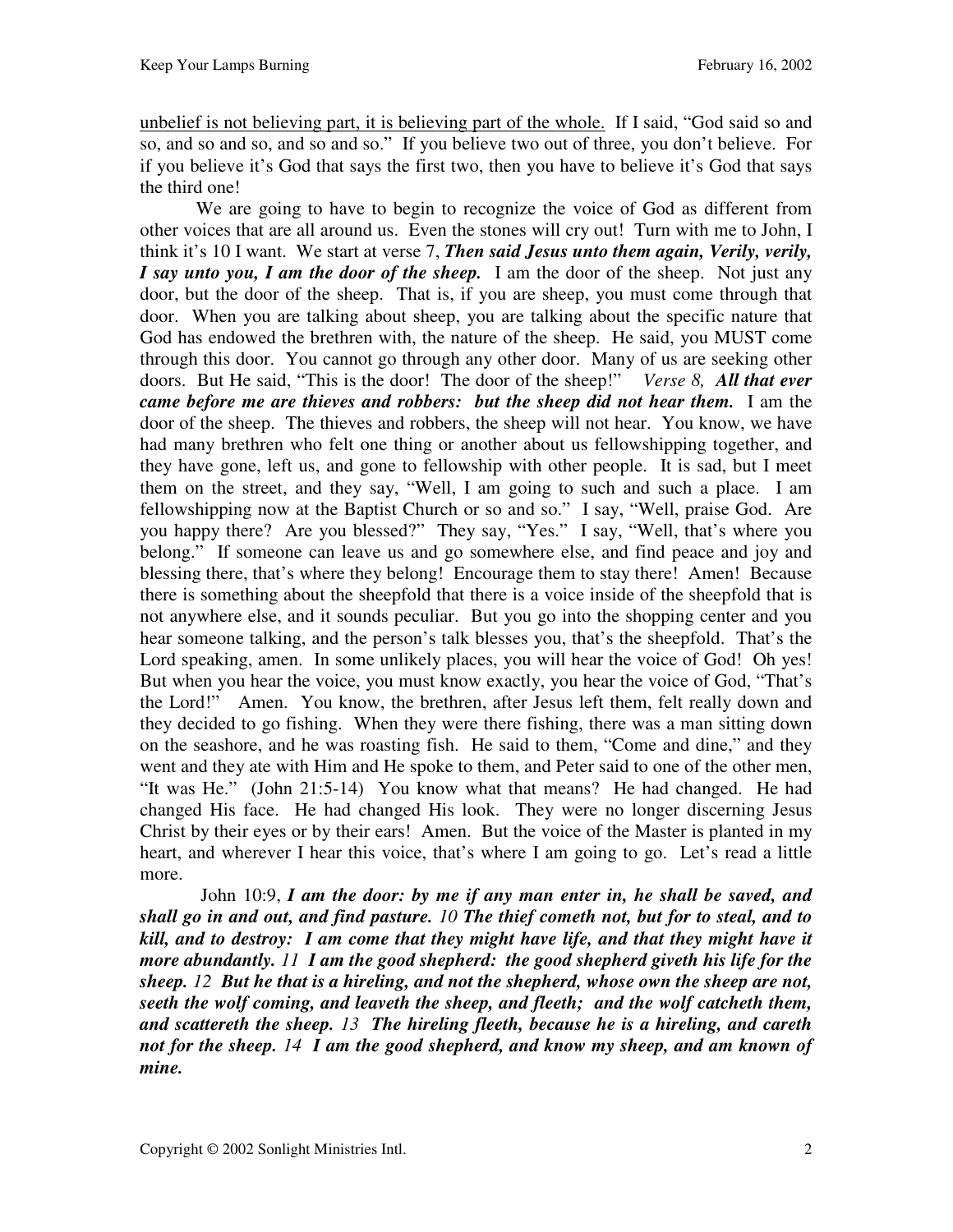This means that we begin to lose personalities. We don't say, "Brother duCille says this, Brother Burt says this, Sister So-and-So says that." We begin to say, "The Lord said, the Lord said to me so and so and so and so." Because when the voice is spoken, spoken to you, it is what you hear. If you heard duCille, drop it! Don't follow it! If you heard God, you are bound, amen.

 So one brother came to me and he said, "Brother Ces, are you perfect?" And I said, "No, I'm not perfect. But if God sent me with a word to you, and I faithfully give the word to you, THAT is perfect!" That's the perfection that we have in the Body of Christ. It is a perfection of a word that comes from the Almighty God to His people. Guess what? It must come at this time or you are a loser! If you do not hear God at this time, you are a loser! Because the time is the last time! God is coming to the church and the church is NOT READY. Therefore, I asked God one day, I said, "Lord, what are you going to do to bring us from way back here to way up there? What are you going to do?" God said, "Tribulation. Suffering." The only thing that is going to purify the church is suffering, and we are at the edge of it.

 I am very sad because when I think of the condition of the church, God gave us a mandate. He told us certain things we should do. Any ten of us, any ten of us that join together could do it. And yet, it's not done, and it can't be done. If one person says, "God says so and so. Let us do so and so," the other person comes and says, "Oh, no, that is carnality." Therefore the Jehovah Witnesses can come in here and build a magnificent building in two weeks! They can do anything they want to do. They can have people going around giving away books to get their souls into their organization. We, the Sons of God, can do nothing. We cannot put up one building, not even one building in the whole United States of America. We cannot put it up! There is something wrong. There is something wrong, amen. Something wrong.

 Let us turn to Matthew chapter 25. There's a verse that I want to quote before we go to Matthew 25, and the verse is, *the marriage of the Lamb is come, and the Bride hath made herself ready* (Revelation 19:7). The marriage of the Lamb is come, and the Bride hath made herself ready. Now, the question is, when is the marriage going to take place? Brethren, have you ever thought of it, as to what stage in our relationship with God, is the marriage of the Lamb going to take place? Have you ever thought of that? All right, we have the marriage of the Lamb, its going to take place at midnight, in the midst of the trouble. We are heading, heading directly now, into that trouble. I want you to understand exactly where we are. I got a word from God that said that on the thirtieth of March, this year (2002), blood and fire will be on the earth. We are not turning back, going back to peace. We are going into war and destruction. It's going to get worse, it's going to get worse, it's going to get worse. Many are talking about the economy getting better and so and so and so. The devil and the terrorists are going to strike again. Why are they going to strike again? Why is it our prayers won't stop them from striking again? Because it is their time! The enemy is now loosed! God said that there were four angels bound in Islam, in Islamic lands, that is the river Euphrates. There were four angels bound in that land and these angels were loosed on the eleventh of September last year. Now they have the power to do destruction, so destruction is already given an open door. Don't expect the circumstances to bring life back to normal. We are heading into it! Praise God! You know what we are heading for? We are heading for peace! We are heading for eternal peace! We are heading for, just down the road, Jesus Christ reigning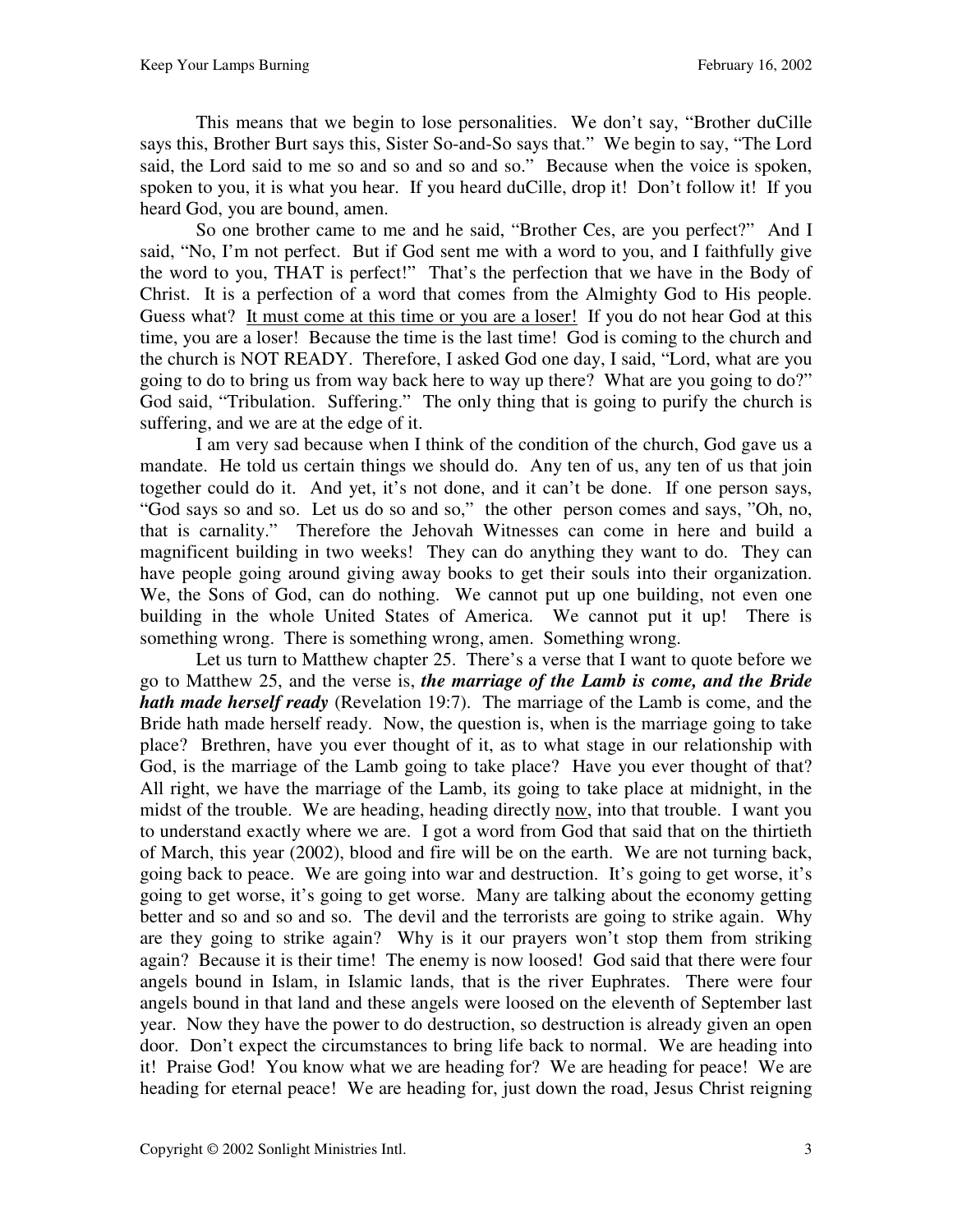and ruling on earth. In our minds it is a fable, it can hardly happen, but this is where we are heading. God is saying to us, "What manner of men are you to be?" If you know that the earth will soon be on fire, what manner of people are we? (See 2 Peter 3:11) Okay, so then, I'm going to read about this marriage. I am just telling you where we are, because we are just next door to the marriage of the Lamb, and let me explain to you why the marriage of the Lamb must come at midnight.

 The scripture says that IF God does not intervene at this time, when it gets very dark on the earth, then no flesh would be saved. That means that man has the ability to destroy human life from the face of the earth, amen. You and I know it very well. So, if God doesn't intervene, no flesh would be saved. (Matthew 24:21 and 22)

 Now, let's go back to Matthew 25:1. He said, *Then shall the kingdom of heaven be likened unto ten virgins.* Now, the kingdom of heaven is talking about where we live, amen? You are talking about where we live! The kingdom of heaven is likened unto ten virgins. But there is a problem that we have. Five of the virgins were wise, and five were foolish. Why five? Couldn't it be three wise, and you know, seven foolish, or six and four? Why did Jesus say five wise and five foolish? Because your Bible is written in such a way that you are not supposed to make any mistakes in understanding what God means. Five is the number of grace, five is the number of ministry and God is saying there is a wise ministry and there is a foolish ministry. All right? Now, you have to make up your mind as to where you are going to be. Are you going to be listening to the wise ministry or to the foolish ministry? The foolish ministry are leading people into a certain direction. The wise ministry are leading people in another direction. Now, you have to decide which direction is the one in which God is leading you. Amen. It says, "*virgins*." Now, the word "virgins" in scripture means "Christians." So, although you are born again, although you are saved, you can be foolish. I mean, I am born again, I am saved, I have done so many foolish things in my life that it's a good thing God didn't make feet that you can kick yourself! I'd be kicking myself! So, you can be foolish, and you can be foolish in a spiritual sense. You know, it is all well and good if you are foolish in the natural and you waste money and you do things wrong sometimes in the natural. But God is saying that these virgins, these Christians, were foolish in a spiritual way. He was telling us the meaning of foolish. He said here, (Matthew 25:7) *virgins took their lamps and went forth to meet the bridegroom.* Now, you cannot meet the bridegroom without your lamp shining bright. Your lamp must be bright and burning in order to meet the bridegroom. Now, you know what your lamp means then? Your spiritual life, and I'm going to explain something to you that probably you never heard before. Each of us sitting here now, if a spirit comes in here and he looks at us, he sees each person's lamp burning bright or burning dull, burning faint, you understand. And if he wants someone to tempt, he would be able to go to the one whose lamp looked dullest to tempt him, you understand. So when Jesus said, "The kingdom of heaven is like virgins with lamps," he meant virgins with lamps, naturally, spiritually the lamps are there, only we don't see it with our eyes. Now, the scripture describes what the lamp is. The spirit of man is the lamp of God, working in the soul (Proverbs 20:27).Remember that? The spirit of man is the lamp of God, working in the soul. So what God is saying is that some peoples' lamps are bright and burning and some peoples' lamps are running out of oil. Remember now, we are coming towards midnight. We are coming towards midnight. I'm saying to you, midnight is just down the road. I can't tell you an exact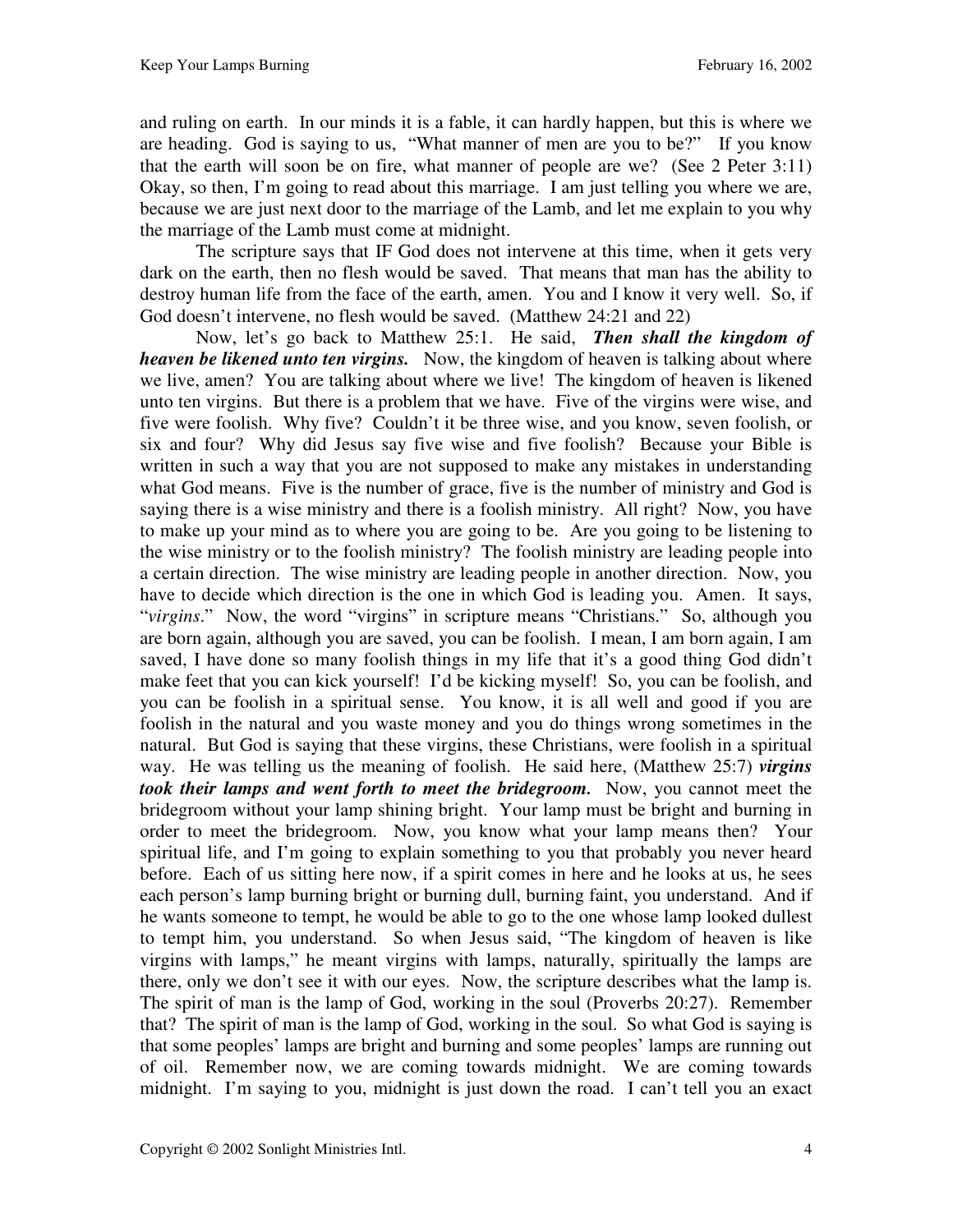time when midnight will be, because things seem to be progressing much faster than I even thought in my preaching and believing I am hearing from God. Therefore it's not for us to even guess when will be midnight, but it's for us to be prepared! So therefore, now, God is looking at your lamp then, and five of them were wise and five of them were foolish. (Matthew 25 :3) *They that were foolish took their lamps, and took no oil with them:* Now, you have the lamp and you have the vessel. The lamp has oil, and oh boy, when you get saved, you know, the lamp is burning bright. But as time goes on, that lamp is going to need more oil. So now, if the lamp is your spirit, God wants you to have a vessel that has oil also. Now remember, the oil that brightens your lamp is the Holy Ghost, the Spirit of God in you, the thing that quickens your spirit, and makes you bright. Now, if you have no oil in your vessel, what does that mean? We are vessels of righteousness. Do you know why we are vessels? The scripture says that ye are the temple of the living God, and that God dwells in you. (1 Corinthians 3:17) So we are vessels of God. We are vessels that contain God. If we are vessels that contain God and the vessel is empty, it means we do not have God in the right place! I wonder if you understand. In other words, the devil knows this. He knows if he gets you angry that you are out of the Spirit, there is no oil burning there. While the flame of the body is burning, the flame of the soul is low. So the devil will tempt you to get mad. The devil will tempt you to get upset, disturbed! You can't serve God while you are disturbed, while you are upset! You follow what I'm saying? So God says that if your vessel doesn't have the oil in it, that at midnight. . . Now let me tell you, the word midnight has quite a few meanings. One of the things is that your midnight might not be mine, in one sense, right? When you are having trouble, when you are under distress, when darkness comes down upon you, that is your midnight. That's the time you need oil in your vessel, because oil has to be in the right place. Now, where is the vessel? My mind is the vessel. Brethren, for God's sake, don't believe, please, that you can spend six days out of the seven with your mind involved with worldly things, not a thought for God, and that at the moment of trouble your mind is going to shift into high gear for God. No sir! Your mind will only shift in high gear for God if you have been meditating on the Word of God. *Thy word have I hid in my heart, that I might not sin against thee* (Psalm 119:11). The Word of God, hidden in the heart; there is a magic potion in the Word of God. I don't know if I'm using the right words, but the Word of God has something in it, that by itself there is an energy and a power that works, amen! When you are in trouble, you don't have to think, "Let me think, which word should I use?" I know people get in trouble and they say, "The Lord is my shepherd, I shall not want. Our Father, Who art in heaven, hallowed be thy name." (very fast, like a chant) You know, that sort of way. Too late! The spontaneous response to the devil must come from your spirit, from your soul, and it must blast the devil, and that's the only time he sees light. But if you have to start thinking hard what scripture to quote when the devil is before you, you are in trouble. It says, *Thy word have I hid in my heart, that I might not sin against thee.* (Psalm 119:11) The Word of God must be hidden in your heart and it must come forth spontaneously with a power that delivers you when you are under pressure. He says, "My sheep will hear my voice." And He says, "I know them. And they will follow me." (John 10:4,14) Did you hear that? God is confident that you will follow His voice when you are in trouble, if your mind is stayed on God!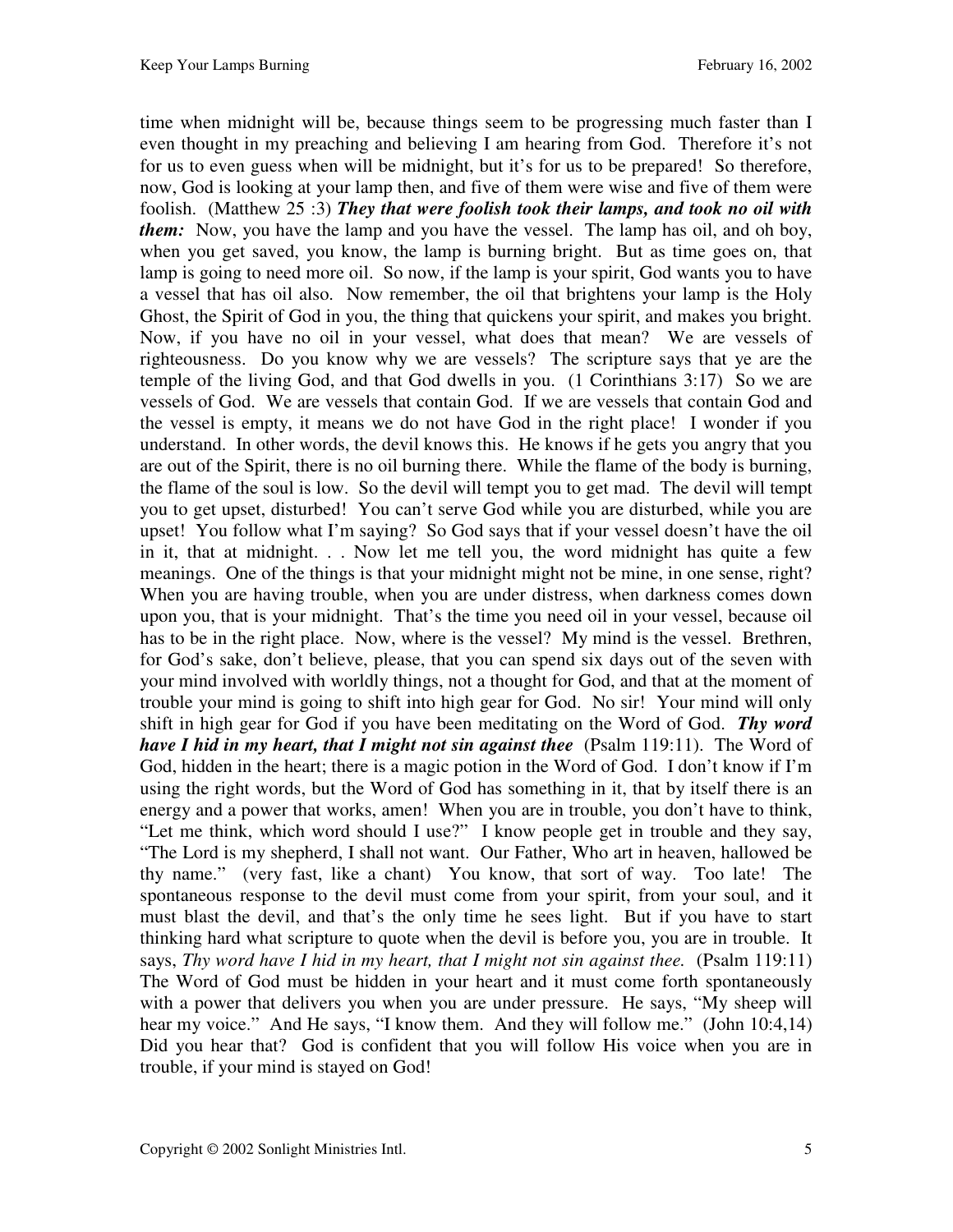You know, all of us have our jobs to do. I remember at one time on my job I got to the place where I could be working and doing the job all day, and not be there at all. I was in the Spirit just talking to God, but doing the job. I never forgot this, that there was a big joke in the department, that the auditor put up his report and there was a penny that was missing and nobody could find the penny that was missing. They gave me the books to audit and I was in the Spirit, I didn't eat lunch because I was just praising God and auditing. Checking and auditing, and before the day was done, I found the penny. When you get in the Spirit, when you walk in the Spirit, you can do your work and it does not disturb your being in the Spirit. Yes. You can do your work, and it does not, as a matter of fact, you do your work most efficiently when you are in the Spirit. More efficiently, you will discover things that you never thought of.

 God Almighty says, then, that there were these ten virgins. Don't let us deceive ourselves. He is not talking about the church out there. He is not talking about the church in the outer court. He is talking about the church in the Holy Place. Do you know the destiny of the church in the Holy Place? Can anybody tell me the destiny, what destiny is for the church in the Holy Place? One part of the answer is to be taken by the anti-Christ. The abomination of destruction is in our midst! Isn't that weird? The abomination that is going to destroy the world is in the midst of the Holy Place church. This is where the devil wants his seat! These are the people who the devil really wants to rule and reign over! Why? Because this is where he gets the most power! The energy that you have in God, I come in here and I sit down and we start to sing, and I could feel the energy of God in our midst. This is what the devil wants to feed on! He feeds on energy! God will not give him any, but he gets it from man. So one day, I mean, this is a master plan. This is a master plan! Sometimes you feel that God has really done us badly because he let go the devil on us. Amen. But, God ordained that the devil should feed on man. You are devil food! Did you know that? Oh, yeah! You are devil food! Remember now, he is after you to eat you. The Bible said, he goeth about *seeking whom he may devour!* (1 Peter 5:8). The Bible said that God, speaking to the devil, said to the devil, "Dust shalt thou eat!" Yes! Dust shalt thou eat. Then in the verse below, He calls you the dust. The scriptures I am quoting from are in Genesis chapter 3, dust shalt thou eat, and then in verse 19 he said, "Thou art dust" to Adam! It means to say that God gave Adam the dominion and the power over everything that moves within this realm. And when Adam lost the dominion and power, who got it? The devil. So, all you see the devil doing, it is our power that he is using. So you can imagine how powerful we will be when we take that away from him!

 Now, the master plan I was talking about. God said the devil must feed on you. You are the devil's food. So, who has the control then of the devil? We! We can starve him out! Starve him out! This is exactly what God is teaching us to do. Don't let the devil feed on you and don't let him feed on your brother! Keep praying for every sinner you see out there! Deliver them from the devil so that the devil cannot feed on them and the devil will have to get mad and leave Dubuque and every place else! Oh yes. If you begin to stir up enough spiritual energy in this place, the devil will not be able to function! Amen! Praise be to God! It's like a little on the reverse side, but this man, Andre Crouch. . . You know Andre Crouch the singer? He would have his ladies in black, and they would sing with heavy metal beat and all like that. He went to Africa, and there he was with his heavy beat, thinking that Africans love this now, you know. A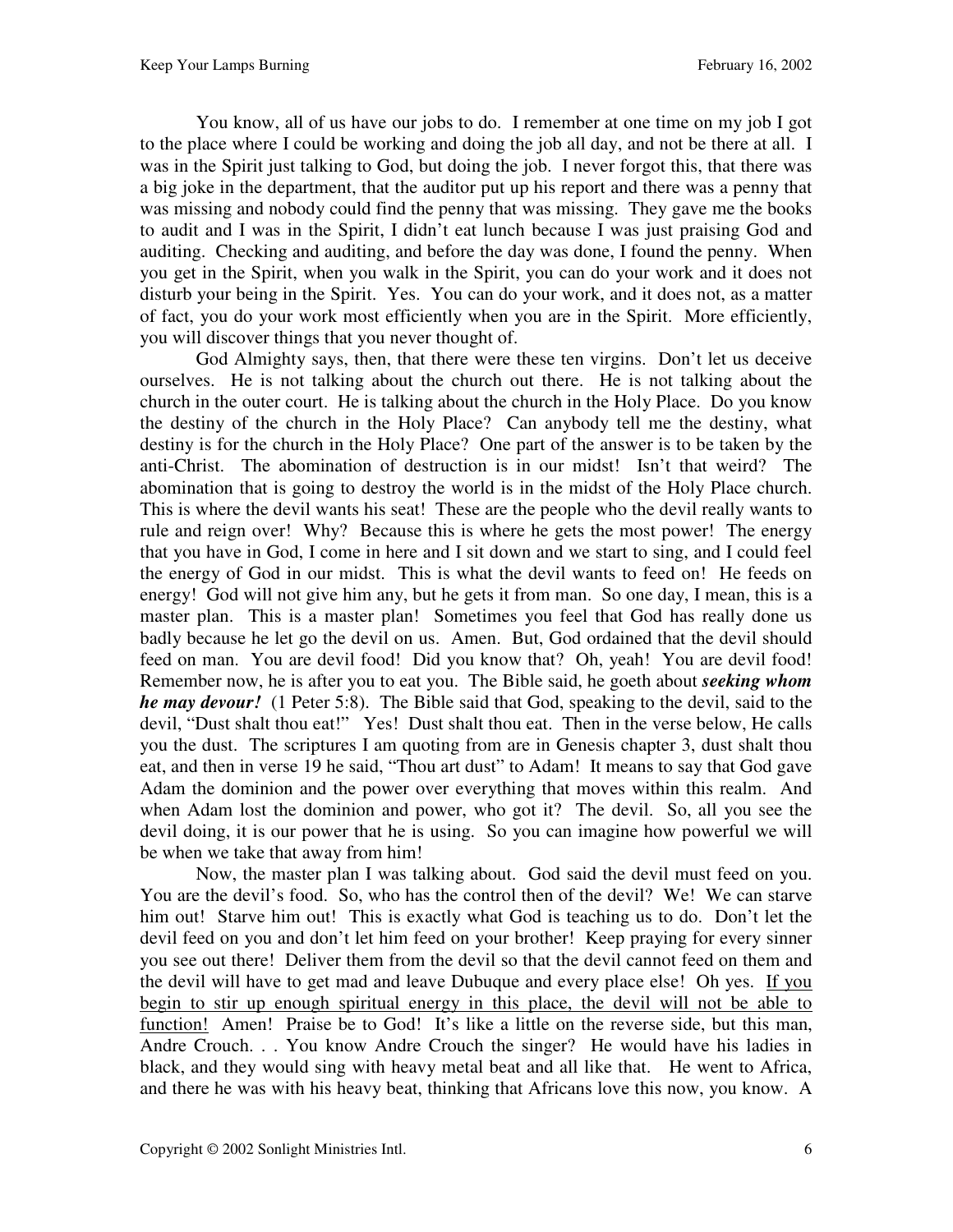man rushed out of the crowd, rushed upon the platform and said, "Stop it! Stop it! Stop it!" He was the sorcerer of that area, and he said, "You are calling all my spirits away from me! I can't get anything done! You are taking them away!" That was a blessing to Andrew Crouch, because he is the man that tells the story. I believe it has really blessed him. He is not going to do that heavy beat anymore, because, you see, the devils feed on that. So when you see all these people dancing, carrying on with the beat, it is the devil they are feeding. All their energy is going to the devil! They are feeding devils. So God, therefore, ordained this so that we will have the handle, and we will use our handle to stop Satan from functioning in our midst at all! It is happening. It is happening. The Bible said that He that letteth will let. (2 Thessalonians 2:7) What does it mean? It means that the Spirit of God in us is holding the devil back from doing what he wants to do until God's time comes. When God's time comes, then He will let him loose. I believe that we need to understand this piece of scripture. Let's go back to it.

 He said, now, the wise had oil in their spirits, which is where we will have the oil. When you get baptized in the Holy Ghost, the Spirit of God comes into your spirit. He does not come into your soul, right? So when you get baptized in the Holy Ghost the Spirit of God is in your spirit. Now, they had spirit in their spirit, God's Spirit in their spirit, and God's Spirit in their soul, that's the wise. Let me tell you what I mean. The Lord begins to say, "So and so, do so and so, don't do so and so, do so and so," and you begin to obey the Lord. You know what happens to you? The Spirit of God gets into your mind, and obedience becomes a part of your life. Obedience to God becomes a part of your life. You walk with God, and it becomes a nature, part of your nature. Amen. That means if you are even sleeping, you will dream that you obey God! Now, if you do not allow this Spirit that is in your spirit to move in your soul, come on now, the Spirit that is in your spirit must move in your soul, that means in your mind, the way you think, has a great deal to do with your whole life function. If you don't think the way of the Lord, and I am telling you, none of us naturally think the way of the Lord. We have to continuously struggle to keep our thoughts in the way of God. For the bombardment of the thoughts from everywhere are coming upon us, and we have to continually, continually repeat the Word of God and the Word of God will drive the devils out of your mind. One brother told me, he said, "Brother," he said, "I am just devastated by carnality." He said, "Before I was saved, I used to love to read pornography magazines." And he said, "I have never been able to get rid of the pornography. It comes popping up before me." He said, "When I see the sisters, the pornography comes before me." Many times the sisters feel bad when I say they need to dress properly because there is a certain amount of temptation that goes to the brothers. I want you to know that there are brothers, they are saved, but they are in trouble. They still have trouble. Maybe some sisters have trouble, too. They have to fight in their minds to get out the pornography that was there from years ago. Amen. God said it can be done by the Blood of Jesus Christ. And says *some kind cometh not out but by fasting and prayer.* (Matthew 17:21) You have to fast and pray until God purifies your mind. Amen. Some people say, "Well, maybe I need to get married." It's the worst thing you could do! If you are suffering from carnality, the worst thing you could do is to marry, because you will be taking the carnality home, and you will be training it. Amen.

 Five were wise, and five were foolish. The foolish ones did not get their souls fixed, you hear me? The things that are in your soul, get them fixed, NOW! The things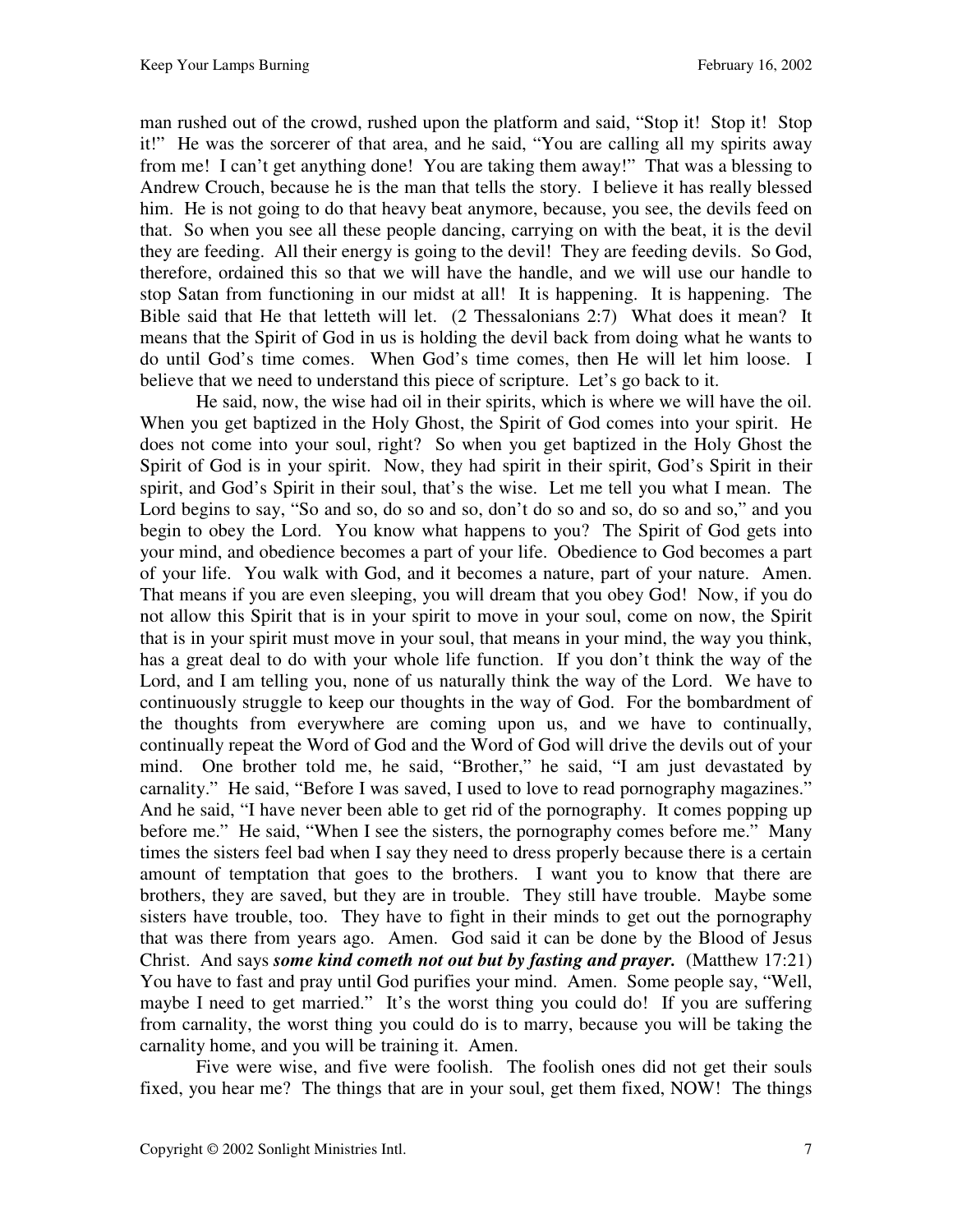that are in your mind, your emotions. Some people's emotions run away with them! God Almighty wants you to fix your emotions! Amen. If a person finds that he gets angry, angry, whether it be easily or not, he gets angry, don't take it simple. For God's sake, right now, get down on it! Do not allow anger to reign in your being, because anger is a sign that a devil is ministering death to you! It's a sign. Remember now, anger is only a manifestation. What is causing it? It is that there is something in there that your soul wants some oil, wants some oil in your emotions. Amen. The man who gets angry, is the same man whose emotions are out of control. That will lead him into fornication, will lead him into different areas. Therefore you cannot allow anger to continue. Tell God today, "I don't want anymore anger in my being!" Hallelujah. Amen. Many of us, we have gifts of the Spirit and the gifts are being hindered by the things that we allow in our souls. Do not allow anymore anything in your soul that is not of God. If your mind is slipping off unto carnality, see to it that it is stopped, you don't continue, don't let it continue. Amen.

 I know some sisters that wear long dresses to service. Long dresses, because of course, they believe that's the norm. But as they get home, they take it off and put on shorts. What's the meaning of that? The meaning is that there is something in the mind, something in the mind that you have not overcome. You want to be feeling worldly, looking worldly, but because you are in an association like this where people will look at you, you pretend while you are with us. You might as well wear the shorts to service. We will all know what is the problem.

 We need to understand that God is not judging you for how you look right now. God is judging you for what's in the mind, hallelujah, and what is manifesting in the mind, is what God is saying. Somebody asks, "Oh, I want to be among the wise virgins." Amen. The wise virgins, they paid for their oil. They didn't get it for nothing. You have to suffer to get rid of the things that are in you that are not pleasing to God. Now, is it possible for you to hear me? You have to suffer. Amen. I remember the days when I said to God, "Kill me. This thing is not going to destroy my spiritual life. For I see Jesus, I see God, I see righteousness, this is what I want. I do not want the other thing!" So, do we have a people who are willing to give up their lives to receive life? To give up what you like, what you want to do, what you feel like inside in order to have the life of God, to be among the wise virgins?

 Do you believe there is a time when the door is going to be closed, and that there will be nobody else accepted to be in the bride class? Now, if you believe there is such a time, when do you believe the time is going to be? I'll tell you something, too. There are some people who are disqualified before the selection. Disqualified before the selection! The reason is, they have crossed the line, and they made up their mind that they are not going to make it, so they just go. That cannot be done unless you are motivated by the devil. For God is doing everything possible to make His people be the first fruits! Everybody! He's doing everything possible for you.

 He said here now, *the wise took oil in their vessels with their lamps. While the bridegroom tarried, they all slumbered and slept. And at midnight there was a cry made, Behold, the bridegroom cometh; go ye out to meet him.* (Matthew 25:4-6) Hallelujah. Now, at midnight, Moses knew when it was going to be midnight. The children of Israel knew exactly what time it was. They were told what to do, and it was very easy for them to have the lamb prepared, and eating the meat, and with their waist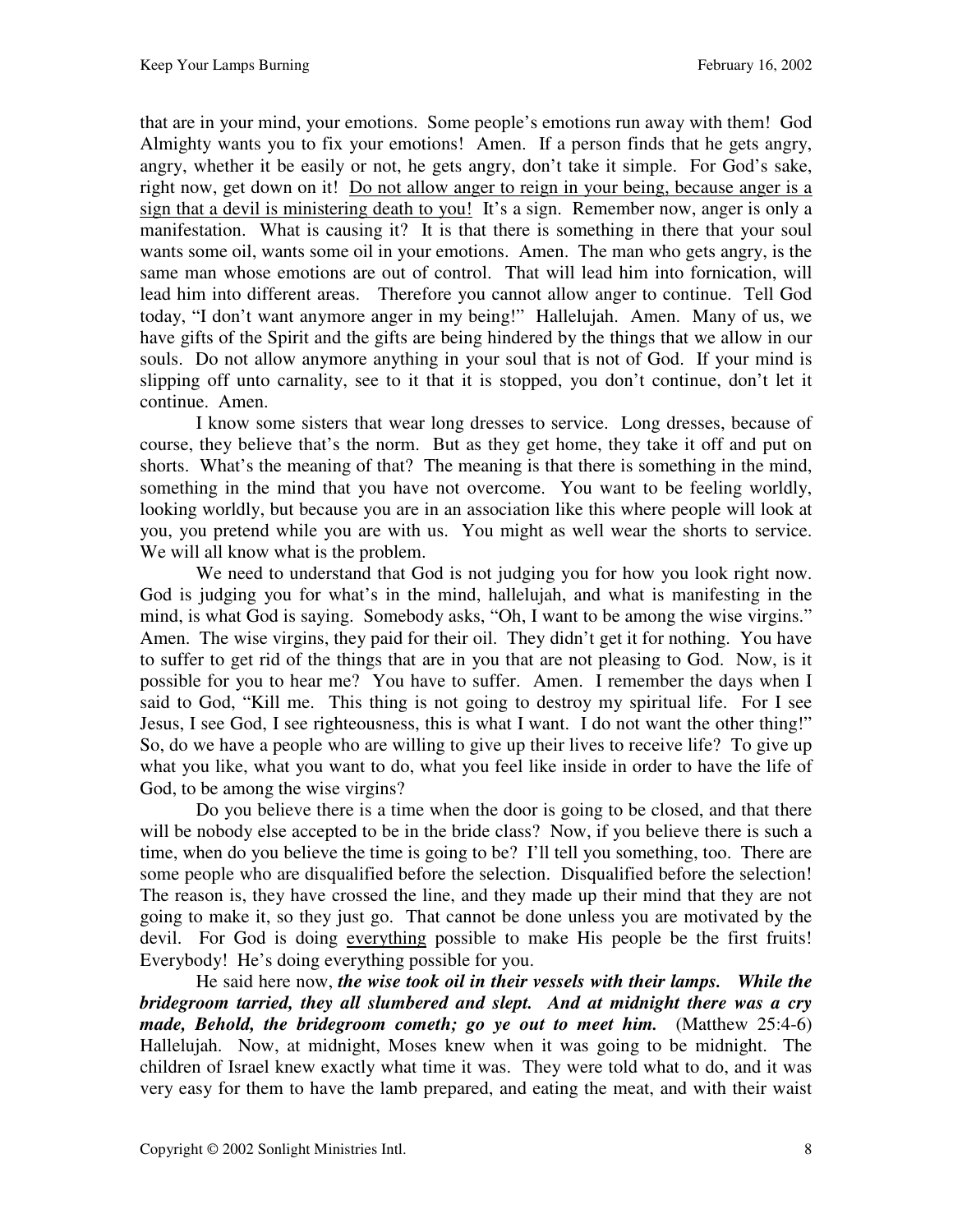girded, and with their bags packed and ready to go at midnight. Amen. There was midnight when Jesus Christ ate the Passover with the brethren, and they knew exactly when midnight was going to be. Amen. But in the fullness of the word "midnight," we do not know when midnight will be. It is only the Spirit of the living God in us that is telling us when midnight will be. We know we are pretty close. Very, very close to it. I would say we are close in just years. Just a few years close to it, and yet I can be wrong, for I never thought that the war would have started from now. I'm looking forward to war starting somewhere in 2004. I did not know that it would start from now. That means that midnight can come anytime according to God's calendar, you understand? At midnight, the world will face annihilation. The world outside there will face annihilation. We, the people of God, will be called upon to have our lamps burning bright, for I believe that there are more souls that are going to be saved in the destruction than at any other time. You know, America is not used to so many people dying. Some nations, you have 50,000 people die at one time. We see with Israel when Moses was going through the land with Balaam, that 30,000 of them died at one time. You know what I mean. There are nations that have many people die. We send people to war, and they kill millions of people, and something like 4 soldiers die. You understand. We're not used to it. But the day when some of our enemies get an atom bomb, and blow it in a city like New York of 12 million people, and we see thousands, or hundreds of thousands of people die, it will be a different day for Americans. We are going to change overnight. This is what I am saying. I am saying that I see terrorists building a bomb in a basement. We are looking for them to send it with something, we are looking for them to bring it in here so we can arrest them. They will build it right here in our cities, amen. We need to pray to God that God will save His people, because so far, God has been preserving us, and delivering us from these things. Amen. No nation is going to face the United States front on, to fight them, you know that. It would be suicide, and everybody knows that. Russia is not going to do it. They will give somebody else the bomb to do it, then you start killing the other people and they join you. The Chinese are preparing to destroy America. American cities are now targeted by Chinese missiles.

 We are living in the end of time, time when God says, "You must begin to look about your lamp and your vessel. Make sure your lamp is bright, for it is only this way that you will be delivered." You know, I made a remark yesterday and somebody asked me about it, that the scripture says, those who didn't take the mark of the beast will be killed, amen. I saw three types there. Those who take the mark of the beast, those who take the mark of God, and those who are killed. If God wants to save you and you will not take the mark of the Holy Spirit in your forehead, in your mind, so that you can resist the mark of the beast, in order to deliver you from the mark of the beast, what would God do? Allow you to be killed, to be saved. That's what He did with the people in the flood, at the time of the flood. The Bible says, in the time of the flood they were all drowned, only eight people were saved. Yet the Bible tells us that when Jesus Christ went down to hell He brought out people from the flood who were to be saved, who heard His voice, they heard the message from Noah, and they didn't pay heed, and they got killed, but they were saved, are you following me? (1 Peter 3:20)

 So, God is telling us something. The people, search your soul! For God's sake, brethren. Search your soul, stop searching other peoples' souls, and search your own soul, and say, "See if there be any wicked way in me. Cleanse me, Lord." Look into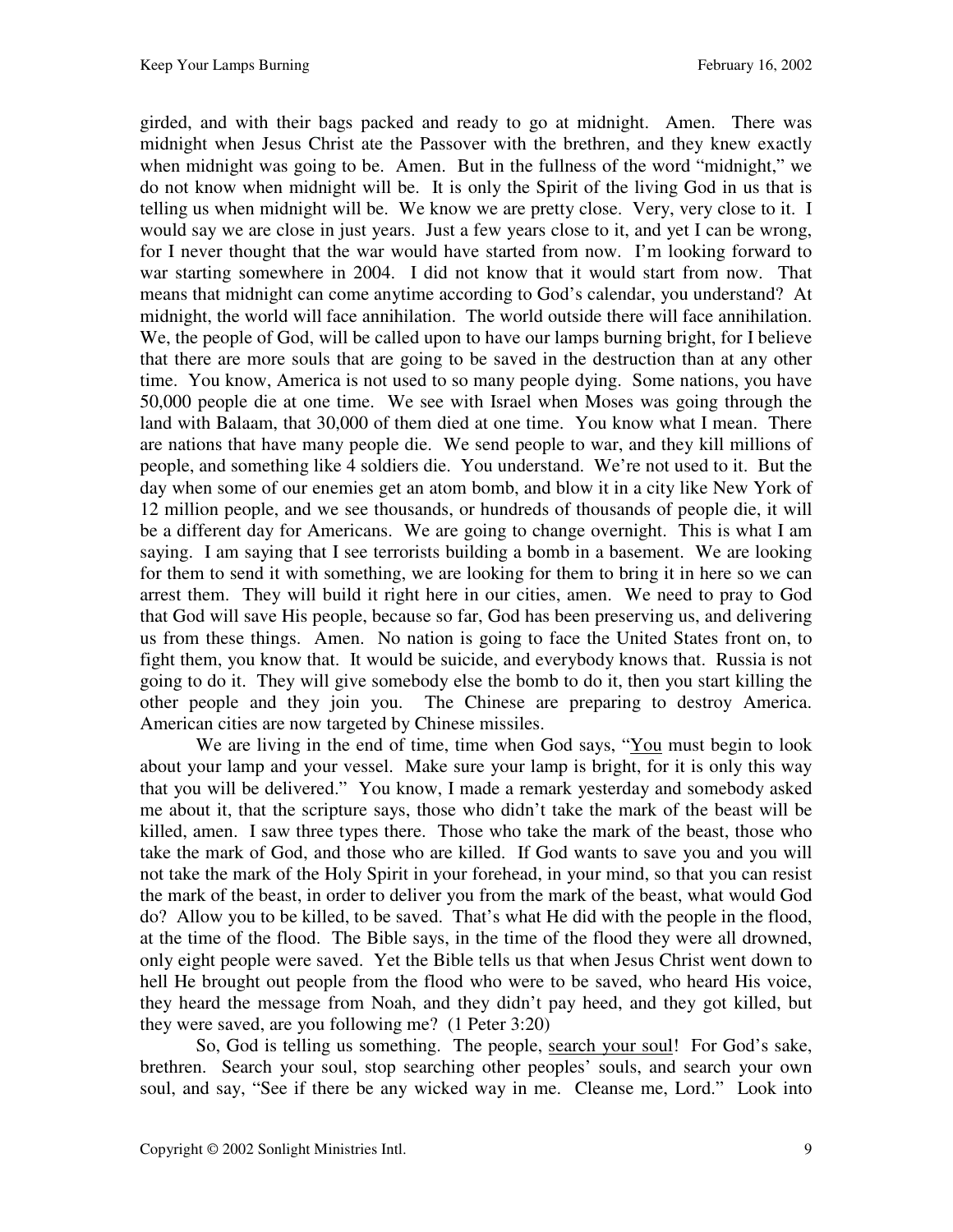your emotions, look at what your emotions are doing. I don't need to name it out, but some of us, our emotions are leading us into dark areas. Look at your emotions, and say to your emotions, "I don't like that feeling. I don't like how I felt." Oh yes. "I don't like the temptation that I had when I was talking to that sister, or to that brother." Huh? Nobody knows. You and God know it. "I don't like that temptation." You go to God with it secretly. "Deliver me, oh, Lord God, for in Thee do I put my trust. Let me never be confounded or put to shame." Hallelujah. Hallelujah.

 We look around and we see the stars falling, and we do not know that it is the Bible that is coming to pass. We see the ministers which are the stars, falling. I mean, just last week, I read of two or three different ministers, some were arrested in my area for being pedophiles. Some were pornography, some were using young children, amen. They are falling everywhere. The stars are falling. When you see all that around you, say, "Oh God, preserve me, for in Thee do I put my trust. Let me not be confounded or put to shame." Yes!

 He said at midnight then, there was a cry made. This is sudden. A cry made, "Behold the bridegroom comes." There is a scramble now! There is no way you are going to put your soul straight in a situation of terror. God is saying, get your oil in your lamp! We have oil in the vessel, we know it! You know why you know you have oil in your vessel? Put somebody on the piano, and they start to sing a song of God, and see how you feel. The Spirit rises up in you, and you feel so blessed. That's the oil in your vessel, in your spirit. You're all right when you are in the Spirit. You need to be all right when you are in the flesh!! Are you understanding what God is saying to us? We have to make another step forward from where we are, so that the soul part of us is also protected under the shadow of the Almighty, just as the spirit part of us is protected.

 When the bridegroom came, there was a cry made. Did you notice the scripture didn't say this one cried, or that one cried. It says that there was a cry made! It means to say that there is a watchman company that God has watching, and when the bridegroom is afar off, he is going to spy Him, and cry out, "Get ready! He's coming!" And this is what we are hearing now! This is what we are hearing now.

 The cry that the bridegroom is coming, He said all the virgins arose. But for some people it was too late, they were shut out, and they were not in the bride class anymore. I don't know if you understand what we are talking about. There's a class of people that God is selecting. He wants some people to reign and to rule with Him, to be the rulers in this world, spiritually. He is now selecting His people. You can be selected and yet you drop out. For even in the selection, it is part of the testing to make you hardened and ready for the job that is ahead of you. So God is saying that if you are going to move, move now! The way that you thought you should move in the past is not the way that God is speaking to you now. God is speaking to us to move on ourselves. Go to God. Be worried about your condition, amen? Some of us want a wife, or we want a husband, and it becomes an obsession to us before God. Go to God with it. "This thing is an obsession to me, it's disturbing my concentration upon You. Help me!" He might just give you one! He might just give you one, that might be the help. But He might say, "You look to the Lord, you turn your mind upon God." And guess what? When you turn your mind upon God, you will get all the things that you need to carry you on the next few steps. It is a God we are dealing with! It is not a man! Amen!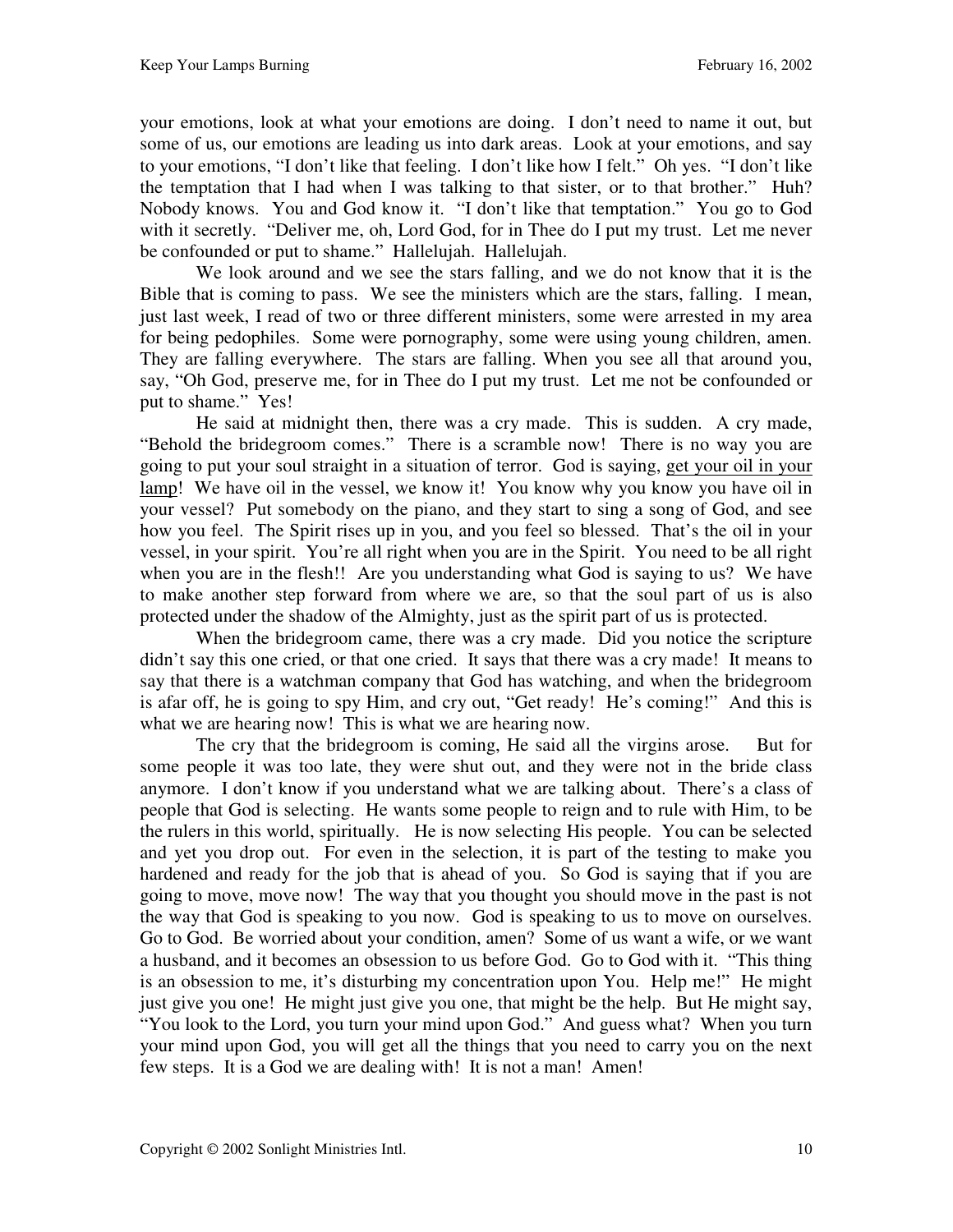But we have to trust Him. Many of us don't trust God. I'm telling you, we don't trust Him! I had a confrontation, a good confrontation with one of my dearly beloved brethren. It was, "Oh, brethren, please pray for my son. Please pray for my son. Oh, God!" I said, "Do you think you love that boy more than God does? Leave the boy alone in the hand of God. Just tell God what you want and go rejoicing! God will do the rest! Stop worrying!" If you worry, you don't believe Him. You don't believe Him, you are deceiving yourself that you believe God. The things that we need in life we'd better put before God, and say, "Papa, take charge of it." And we love Him. "You love me, You're going to do it for me." And I start rejoicing! Forget it! Because this soul must be fixed. Do you hear me? Get into it, put your soul into the shop. I'm talking about your car now. Put your soul into the shop and leave it, and let God fix it! Because the time is late, late, late, late. You know, I would hate to see anything happen and you just start running. When the situation happened in New York, all the churches were full! All the churches were full, people still going to church thinking that is the way to appease God. This is the way. God wants us to begin to examine ourselves, and the blessed thing about it is that we are all wrong sometimes. Sometimes you say something and you think, "Man, I wish I didn't say that," but it was in there and you said it. But that coming out of your mouth, let it be a blessing. If you talk something wrong let it be a blessing, because you are conscious of it and you say, "Oh, God, don't let this happen again." And no sooner than you say, "Don't let it happen again," it happens again. You know what I mean. Don't give up on yourself! God is true! It is the Holy Ghost that brings, it says, He comes to judge the world of sin, of righteousness and of judgment. (John 16:8) Even our righteousness sometimes is not up to mark, but He pricks you, "Alright, Jesus, leave it to me. I'm going to fix it. I won't do it again." But He will always be there with you. If we take God as a present help in trouble, One who knows and understands us, we can stop worrying about our condition. Stop worrying about our brethren, our children, whatever, put them in the hand of God, "Alright, take charge of it, Lord." Whatever circumstances you have, whatever problems you have, you see. I'm in a position to tell, because I have more problems than all of you put together. Whatever problems you have, just put it before God. "Alright, God, I leave it with You."

 Praise be to God. We were contemplating what to do. We have this appointment to come to be with you to do the taping. Whatever are we going to do? So many problems coming in, bam, bam, bam, one after the other. Then comes my sister-in-law, gets a heart attack, immediately, the day I am to leave. We had to run down there to help and things like that. We couldn't come. I said to God, "I just can't make it." We didn't come. My wife gets sick. I said, "Well, God, what do you want? Do you want me to stay home?" He didn't answer. He didn't answer me. Anytime God doesn't answer you, it's an answer, you know. Did you know that? When He doesn't answer you, it's an answer. I said, "Alright, God. I am going to put her in your hand, and I'm going to go to Dubuque. I missed Illinois, I'm going to Dubuque, and I leave her in your hands." And the first day she was pretty bad. The son comes in, "Oh, you have to go to the doctor immediately. We have to rush you off to the doctor!" She started to call me to tell me that the son wants to take her to the doctor. She couldn't get me, we were too busy on the set. She didn't get me, but all that was part of God's plan. When she got me in the evening, she said, "What happened to you all day, I couldn't get you? They wanted to take me to the doctor but I am feeling better now." So she was feeling better yesterday,